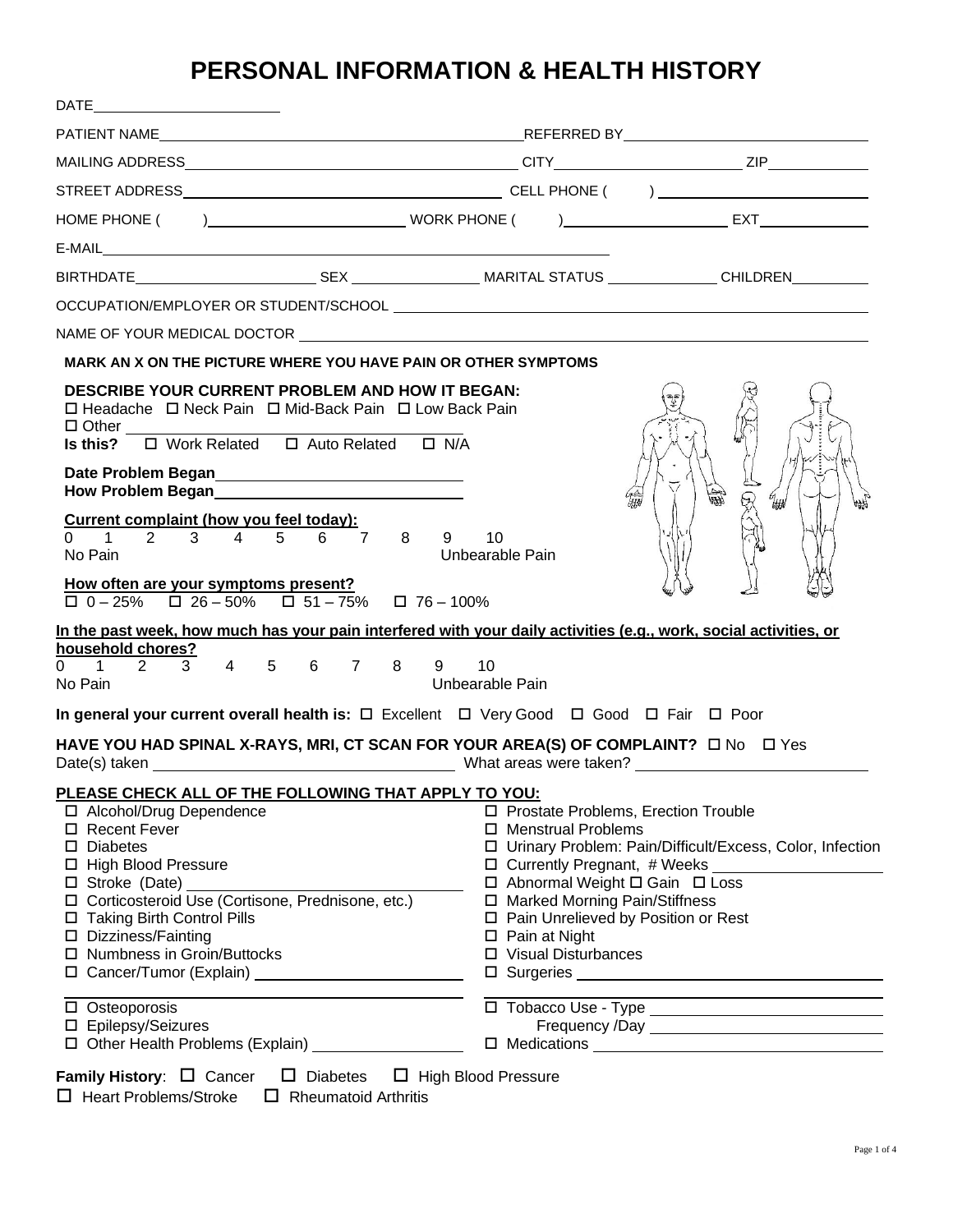#### **CONSENT, AGREEMENTS, & RELEASE**

I certify to the best of my knowledge, the above information is complete and accurate. If the health plan information is not accurate, or if I am not eligible to receive a health care benefit through this practitioner, I understand that I am liable for all charges for services rendered and I agree to notify this practitioner immediately whenever I have changes in my health condition or health plan coverage in the future. I understand that my chiropractor may need to contact my physician if my condition needs to be co-managed. Therefore I give authorization to my chiropractor to contact my physician, if necessary.

Patient initials **Witness** 

#### **INFORMED CONSENT TO EXAMINATION, CHIROPRACTIC ADJUSTMENTS AND CARE:**

I hereby request and consent to the performance of chiropractic adjustments and other chiropractic procedures, including various modes of physical therapy and diagnostic x-rays, on me (or on the patients named below, for whom I am legally responsible) by Richard Schlussel, DC and any other licensed doctors of chiropractic who now, or in the future treat me while employed by, working or associated with or serving as back-up for the doctor of chiropractic named above, including those working at the clinic or office listed above or any other office or clinic.

I have had an opportunity to discuss with the doctor of chiropractic named above and/or with other office or clinic personnel the nature and purpose of chiropractic adjustments and other procedures. I understand that results are not guaranteed.

I understand and am informed that, as in the practice of medicine, in the practice of chiropractic there are some risks to treatment, including, but not limited to, fractures, disc injuries, strokes, dislocations and sprains. I do not expect the doctor to be able to anticipate and explain all risks and complications, and I wish to rely on the doctor to exercise judgment during the course of the procedure which the doctor feels at the time, based upon the facts then known, is in my best interests.

I have read, or have had read to me, the above consent. I have also had an opportunity to ask questions about its content, and by signing below I agree to the above-named procedures. I intend this consent form to cover the entire course of treatment for my present condition and for any future condition(s) for which I seek treatment.

Patient initials **Witness** 

#### **FINANCIAL AGREEMENT**

I clearly understand and agree that all services rendered me are charged directly to me and that I am personally responsible for payment on the day of service, unless other written arrangements have been made between me and this office. I also understand and agree that health and accident insurance policies are an arrangement between an insurance carrier and myself and that I am responsible for payment of all charges not covered by my policy. If I suspend or terminate my care and treatment, any fees for professional services rendered me will be immediately due and payable.

Patient initials **Witness** 

#### **ASSIGNMENT OF BENEFITS & RELEASE OF INFORMATION**

I hereby instruct and direct my insurance company to pay by check, made out and mailed directly to Richard Schlussel, DC (PO Box 6686, Auburn, CA 95604) for all professional services rendered to me by his office. If my current policy prohibits direct payment to the doctor, then I hereby also instruct and direct you to make out the check to me and mail it c/o Richard Schlussel, DC, PO Box 6686, Auburn, CA 95604. This instruction to you is a direct assignment of my rights and benefits under this policy to the extent of this bill. Any sum of money paid under this assignment shall be credited to my account and I shall be personally liable for any unpaid balance to the doctor. A photocopy of this assignment shall be considered as effective and valid as the original. I also authorize the release of any information pertinent to my case to any insurance company, adjuster or attorney involved in this case.

| <b>PATIENT SIGNATURE</b>        | DATE |
|---------------------------------|------|
| PATIENTS REPRESENTATIVE (Print) | DATE |
| SIGNATURE OF REPRESENTATIVE     | DATE |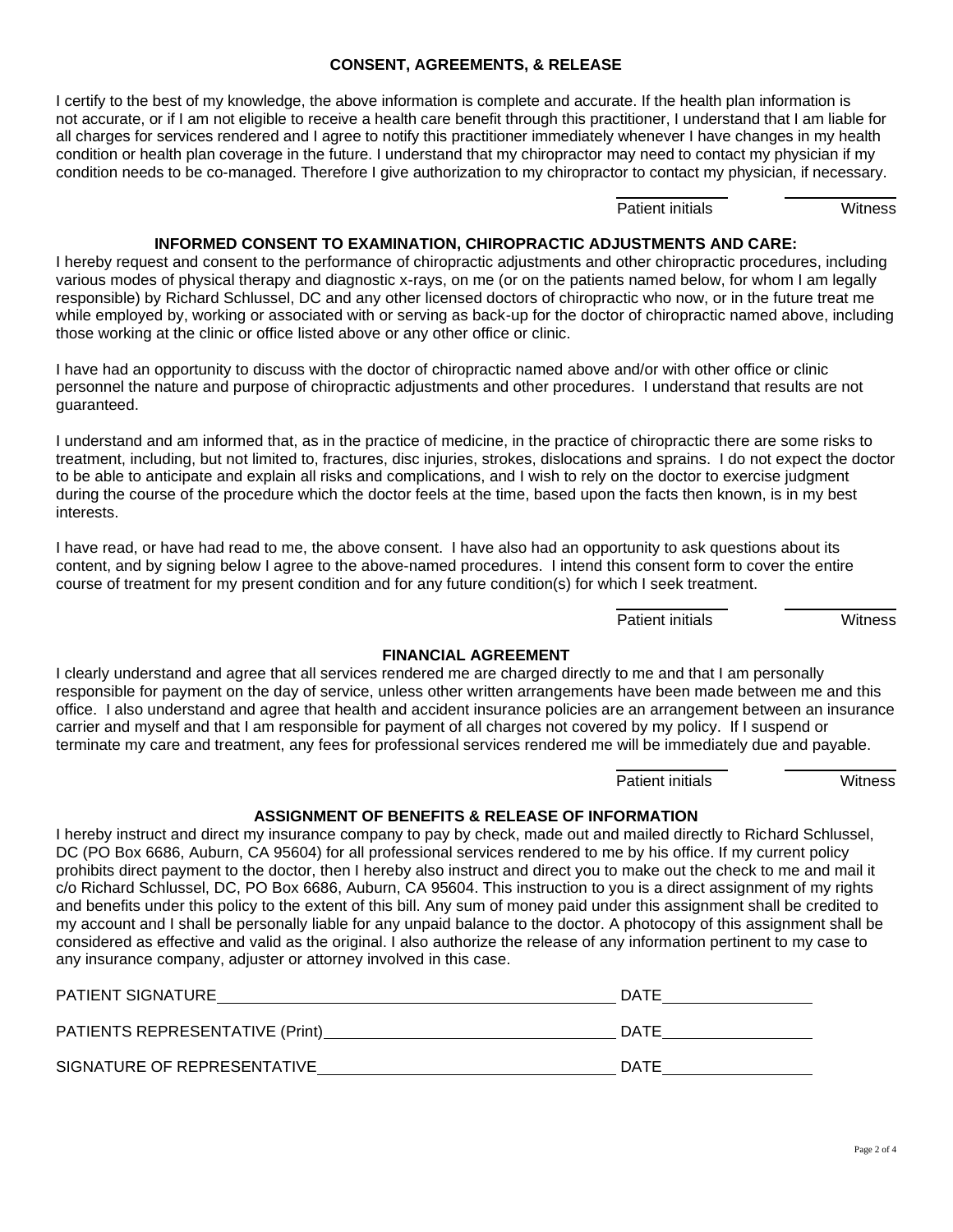# **HEALTH HISTORY**

- 1.) Have you had Chiropractic care before? YES/NO
- 2.) What TREATMENT(S) are you interested in? **D** CHIROPRACTIC ADJUSTMENTS **D MASSAGE/MUSCLE/SPORTS THERAPY**  DETOX/CLEANSING/DIET **D** HERBS/SUPPLEMENTS **D** CRANIOSACRAL THERAPY ENERGY HEALING/REIKI**/**ACUPRESSURE
- 3.) Are you satisfied with: Family life: YES/NO<br>Social life: YES/NO Social life:
	- Friendships YES/NO
- 4.) What illnesses, diagnoses or conditions are you currently living with?
- 5.) List all significant past injuries and illnesses (major or chronic), surgeries, and hospitalizations:

6.) Which Over-The-Counter drugs and Supplements do you use?

### **DIET & EXERCISE**

- 1.) What do you do for exercise?
- 2.) Describe your daily diet? (low fat, vegan, etc)
- 3.) Servings of Fruits/Veg each day
- 4.) Ounces of Water each day
- 5.) Servings of Dairy each day
- 6.) Servings of Sweets each day
- 7.) Food Allergies/Sensitivities:

### **GENERAL HEALTH**

#### **C=Currently have, P=Previously had:**

#### **C P**

- □ □ Allergies or Sinus Problems
- Frequent Colds, Flu, Sore Throat or Cough
- Ear, Vision, or Dental Concerns
- □ □ Skin: Bruising, Sores, Lumps, Eczema
- $\square$   $\square$  Fatigue
- $\square$   $\square$  Sleep: Difficulty, Interrupted, Lack
- $\square$   $\square$  Stress, Depression, Irritability, Nervous, Anxiety
- □ □ Appetite/Thirst: Poor or Excessive
- $\Box$   $\Box$  Nausea or Vomiting
- □ □ Diarrhea, Constipation, Colitis, or Hemorrhoids
- $\Box$   $\Box$  Gas, Bloating or Cramping
- $\Box$  Heartburn, Indigestion, Burping or Belching
- □ □ Black or Bloody Stools

#### **C P**

- □ □ Chest Pain or Shortness of Breath
- $\square$   $\square$  Asthma
- $\Box$   $\Box$  Heart Condition
- □ □ Varicose Veins or Ankle Swelling

□ □ Headaches, Neck, Back, Shoulder or Arm Symptom

- $\Box$   $\Box$  Low Back, Leg, Hip, Knee or Foot Symptoms
- Jaw: Pain, Tight, Pops, Lock, Clenching or Grinding
- □ □ Tingling or Numbness
- Forgetfulness or Confusion
- Concussions or Head Trauma

 $\Box$   $\Box$  Menstrual: Irregularity, PMS, Cramping or Clotting

- □ □ Breast: Pain or Lumps
- Hot Flashes or Menopause Symptoms